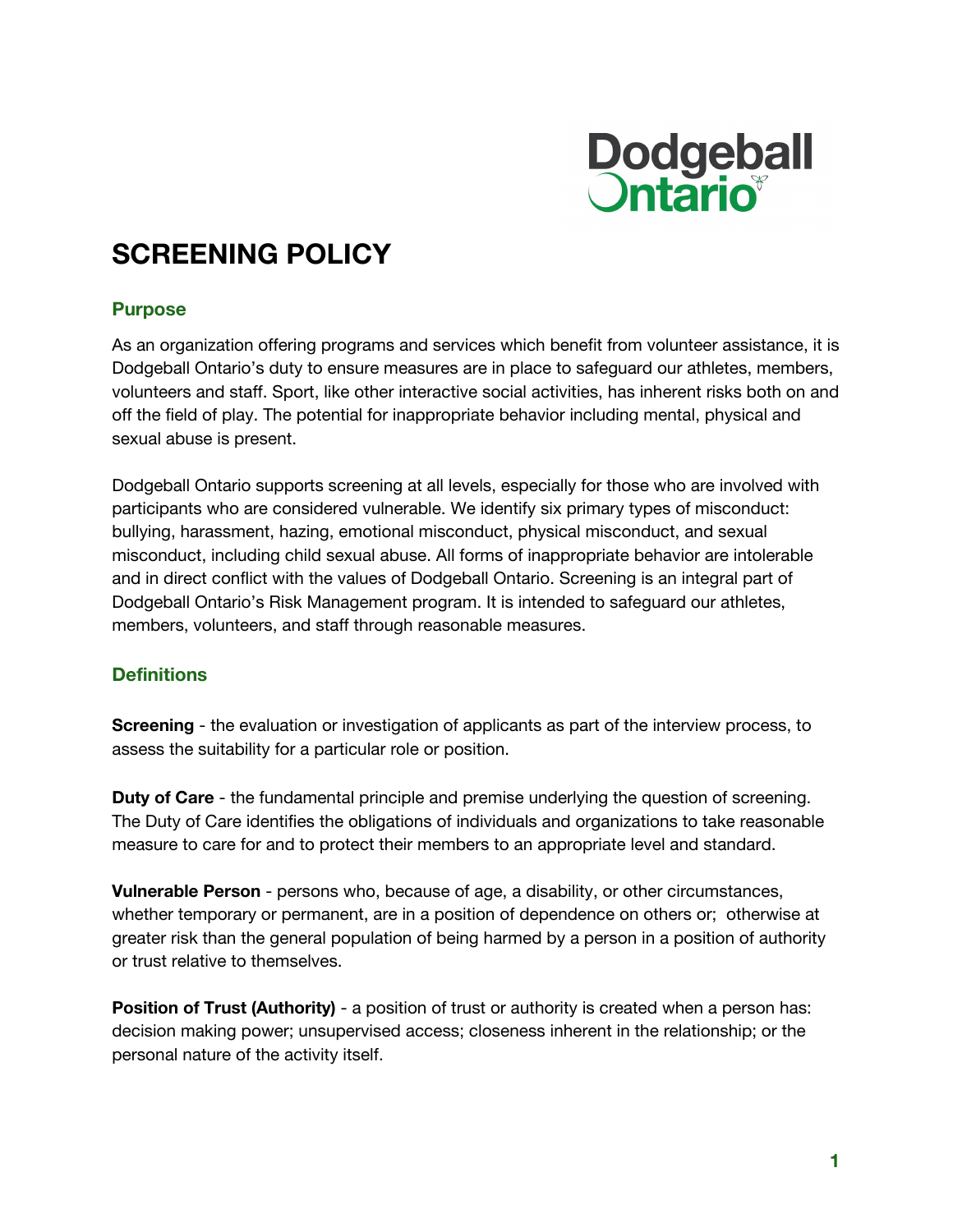# **Policy**

All members, staff, coaches, officials, directors and volunteers of Dodgeball Ontario must follow the screening process as outlined in Appendix A.

Dodgeball Ontario members and volunteers must submit a police background check prior to working with Dodgeball Ontario in youth programming. All member leagues with Dodgeball Ontario, shall follow the Screening Program. As well, all member leagues shall implement their own comprehensive screening process to protect their members, athletes, staff and volunteers.

# **Screening Process**

The screening process helps to identify applicants with characteristics that would increase the risk of harm if they were placed in a position of trust. The process is based on the requirements of the position, the nature of the contact with athletes and participants and the legal limits placed on the use of screening tools. Sound, practical and responsible screening practices reduce the chances that an athlete will encounter potentially dangerous individuals.

Dodgeball Ontario follows the screening procedures and principles as prepared by Volunteer Canada for the Public Safety and Partnerships Branch. The Screening Program provides an easy to use method for leagues and other groups affiliated with Dodgeball Ontario to ensure that the people they serve are safe.

## **Non-Compliance**

Non-compliance with this policy may result in sanctions pursuant to the Dodgeball Ontario Code of Conduct and related policies.

# **Approval and Review**

This policy was approved by the Dodgeball Ontario Board of Directors in July 2020 and will be reviewed annually.